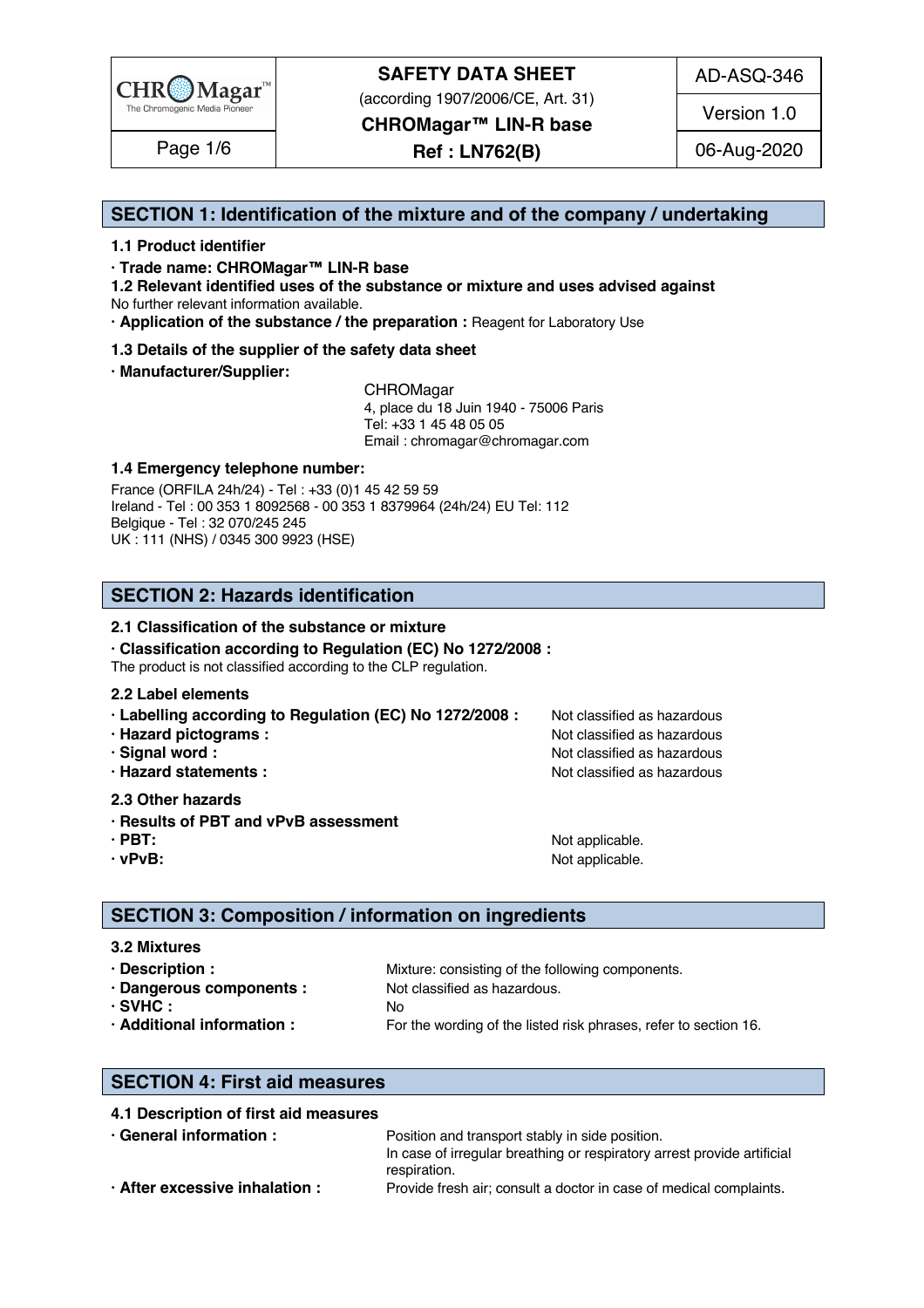

| · After skin contact:       | Generally the product does not irritate the skin.                          |  |  |
|-----------------------------|----------------------------------------------------------------------------|--|--|
|                             | In the event of irritation, to withdraw soiled clothing, to wash the parts |  |  |
|                             | reached with soapy water, to rinse with large water.                       |  |  |
|                             | If skin irritation continues, consult a doctor.                            |  |  |
| $\cdot$ After eye contact : | Rinse opened eye for several minutes under running water.                  |  |  |
| · After swallowing:         | Do not induce vomiting; call for medical help immediately.                 |  |  |

**4.2 Most important symptoms and effects, both acute and delayed :** 55

No further relevant information available.  $\overline{5}$  and  $\overline{5}$  and  $\overline{5}$  and  $\overline{5}$  and  $\overline{5}$  and  $\overline{5}$  and  $\overline{5}$  and  $\overline{5}$  and  $\overline{5}$  and  $\overline{5}$  and  $\overline{5}$  and  $\overline{5}$  and  $\overline{5}$  and  $\overline{5}$  a

**4.3 Indication of any immediate medical attention and special treatment needed :** 57

No further relevant information available. Superstanding the state of the state of the state of the state of the state of the state of the state of the state of the state of the state of the state of the state of the state

#### **SECTION 5: Firefighting measures**

#### **5.1 Suitable extinguishing agents:** 62

CO2, powder or water spray. Fight larger fires with water spray or alcohol resistant foam.

**5.2 Special hazards arising from the substance or mixture :** No further relevant information available. 64

#### **5.3 Advice for firefighters** 65

**· Protective equipment :** No special measures required. 66

#### **SECTION 6: Accidental release measures**

#### **6.1 Personal precautions, protective equipment and emergency procedures :** 70

No special measures required. Avoid formation of dust.

**6.2 Environmental precautions :** Do not allow product to reach sewage system or any water course. Dilute with plenty of water. The contract of the contract of the contract of the contract of the contract of the contract of the contract of the contract of the contract of the contract of the contract of the contract of the cont

#### **6.3 Methods and material for containment and cleaning up : Pick up mechanically.**

#### **6.4 Reference to other sections :** 75

See Section 7 for information on safe handling. The section of the section of the section of the section of the section of the section of the section of the section of the section of the section of the section of the secti See Section 8 for information on personal protective equipment.<br>See Section 13 for disposal information. See Section 13 for disposal information. The section of the section of the section of the section of the section of the section of the section of the section of the section of the section of the section of the section of t

#### **SECTION 7: Handling and storage**

| 7.1 Precautions for safe handling :                                                          | Keep away from heat and direct sunlight.<br>Thorough dedusting. |  |  |
|----------------------------------------------------------------------------------------------|-----------------------------------------------------------------|--|--|
| · Information about fire - and explosion protection:                                         | No special measures required.                                   |  |  |
| 7.2 Conditions for safe storage, including any incompatibilities :                           |                                                                 |  |  |
| · Storage:                                                                                   |                                                                 |  |  |
| · Requirements to be met by storerooms and receptacles : Store away from light and moisture. | No special requirements.                                        |  |  |
| · Information about storage in one common storage facility : Not required.                   |                                                                 |  |  |
| · Further information about storage conditions :                                             | Store in cool, dry conditions in well sealed<br>receptacles.    |  |  |
| · Recommended storage temperature :                                                          | 15-30°C                                                         |  |  |
| 7.3 Specific end use(s) :                                                                    | No further relevant information available.                      |  |  |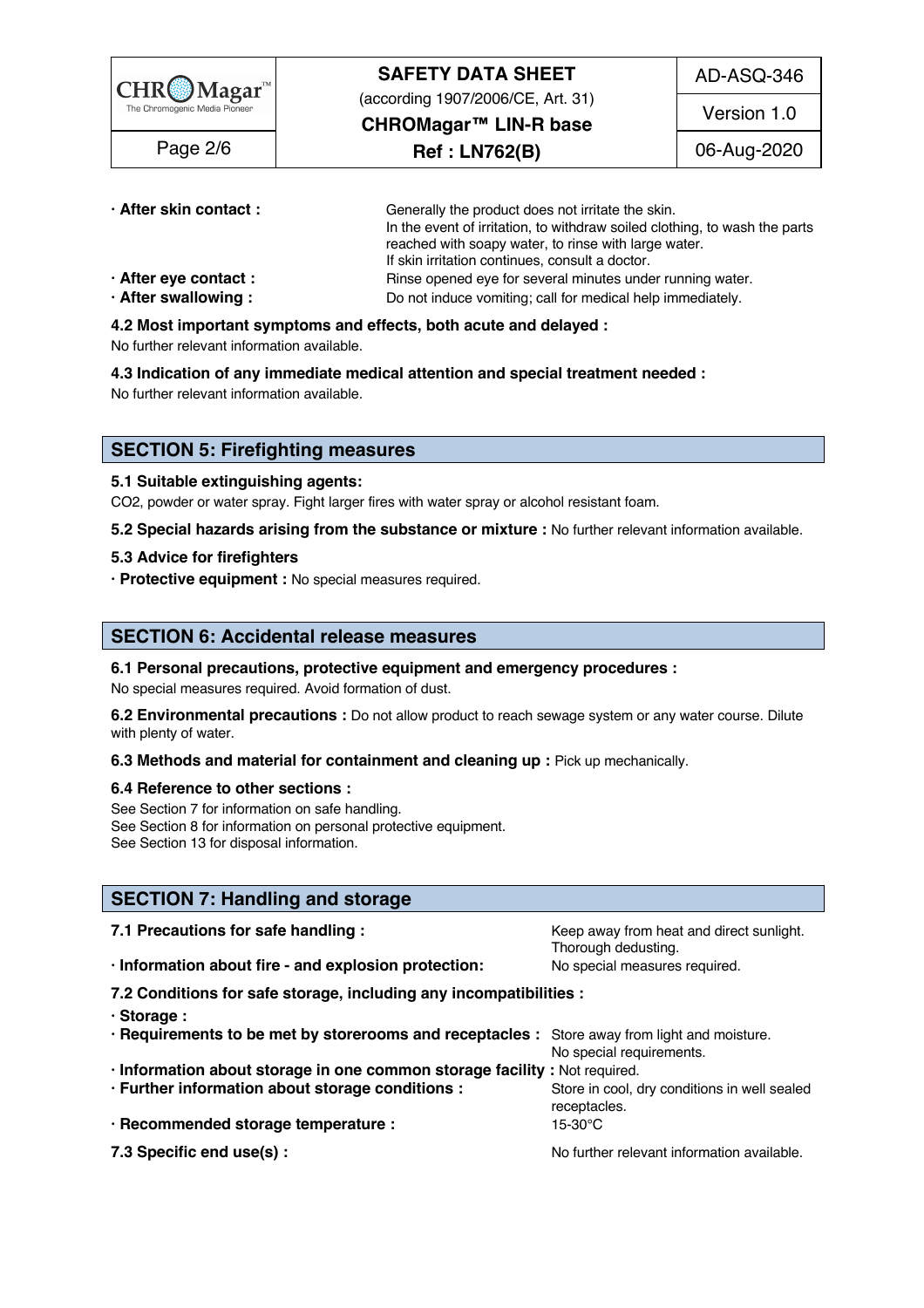

(according 1907/2006/CE, Art. 31)

**CHROMagar™ LIN-R base**

**Ref : LN762(B)** Page 3/6 06-Aug-2020

intensive or longer exposure use self-contained respiratory protective device.

AD-ASQ-346

Version 1.0

### **SECTION 8: Exposure controls / personal protection**

**· Additional information about design of technical facilities :** No further data; see section 7. 98

#### **8.1 Control parameters** 99

**· Ingredients with limit values that require monitoring at the workplace :** 100

The product does not contain any signifiant quantities of materials with critical values that have to be monitored at the workplace.  $\hbox{the workplace.}$ 

**· Additional information :** 103

The most current valid lists have been used as a basis for the production of this document.

#### **8.2 Exposure controls** 105

**· Personal protective equipment :** 106

#### **· General protective and hygienic measures :** 107

The usual precautionary measures are to be adhered to when handling chemicals.

**Respiratory protection :** In case of brief exposure or low pollution use respiratory filter device. In case of



**Protection of hands :** Protective gloves.



Gloves material : Butyl rubber, BR. **Eye protection :** Safety glasses.



EN374 gloves for chemicals.



**Body protection :** Protective work clothing.



### **SECTION 9: Physical and chemical properties**

**9.1 Information on basic physical and chemical properties** 

- **· General Information** 114
- **· Appearance :** 115

|                                     | Powder          |
|-------------------------------------|-----------------|
| Form :<br>Colour :                  | Beige           |
| $\cdot$ Odour :                     | Characteristic  |
| · Odour threshold:                  | Not determined. |
| $\cdot$ pH-value :                  | Not applicable. |
| · Change in condition               |                 |
| <b>Melting point/Melting range:</b> | Undetermined.   |
| <b>Boiling point/Boiling range:</b> | Undetermined.   |
| · Flash point :                     | Not applicable. |
|                                     |                 |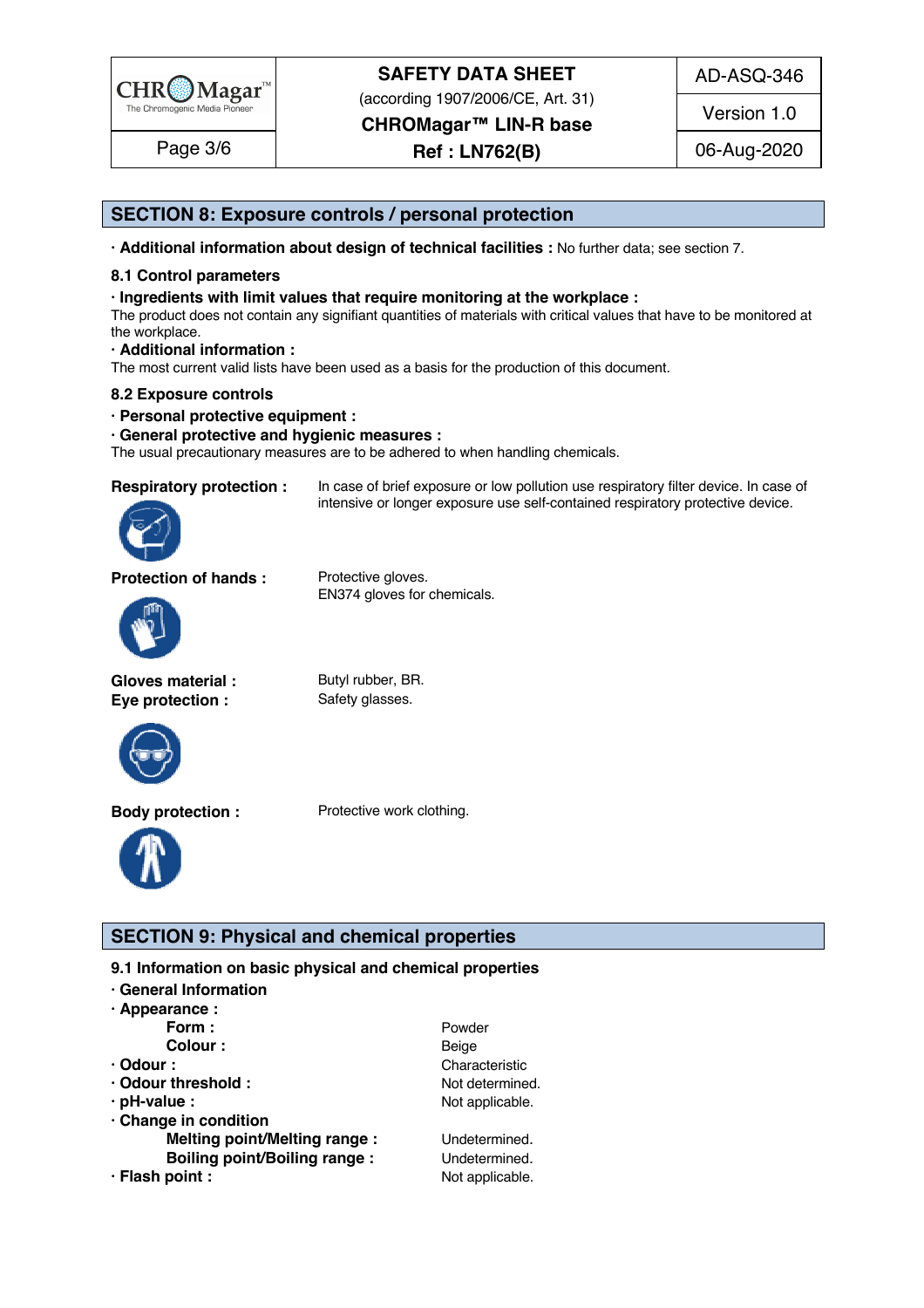

(according 1907/2006/CE, Art. 31)

AD-ASQ-346

**CHROMagar™ LIN-R base**

**Ref : LN762(B)** Page 4/6 06-Aug-2020

Version 1.0

| · Flammability (solid, gaseous) :                             | Not determined.                               |
|---------------------------------------------------------------|-----------------------------------------------|
| · Ignition temperature:                                       | Not applicable.                               |
| · Decomposition temperature:                                  | Not determined.                               |
| · Self-igniting:                                              | Product is not self igniting.                 |
| · Danger of explosion :                                       | Product does not present an explosion hazard. |
| · Explosion limits :                                          |                                               |
| Lower:                                                        | Not determined.                               |
| Upper :                                                       | Not determined.                               |
| · Vapour pressure :                                           | Not applicable.                               |
| · Density at 20°C:                                            | $0.5 +/- 0.1$ g/cm <sup>3</sup>               |
| · Relative density :                                          | Not determined.                               |
| · Vapour density:                                             | Not applicable.                               |
| · Evaporation rate :                                          | Not applicable.                               |
| · Solubility in / Miscibility with water :                    | Partly soluble.                               |
| · Segregation coefficient (n-octanol/water) : Not determined. |                                               |
| · Viscosity:                                                  |                                               |
| Dynamic:                                                      | Not applicable.                               |
| Kinematic:                                                    | Not applicable.                               |
| 9.2 Other information :                                       | No further relevant information available.    |

## **SECTION 10: Stability and reactivity**

**10.1 Reactivity :** No further relevant information available. 1474 The same of the same of the Norther relevant information available.

**10.2 Chemical stability :** 148

| · Thermal decomposition / conditions to be avoided : |  |  |  |  |  |  |
|------------------------------------------------------|--|--|--|--|--|--|
|                                                      |  |  |  |  |  |  |

|                                                                                    | No decomposition if used and stored according to<br>specifications. |
|------------------------------------------------------------------------------------|---------------------------------------------------------------------|
| 10.3 Possibility of hazardous reactions :                                          | No dangerous reactions known.                                       |
| 10.4 Conditions to avoid :                                                         | No further relevant information available.                          |
| 10.5 Incompatible materials :                                                      | No further relevant information available.                          |
| 10.6 Hazardous decomposition products : No dangerous decomposition products known. |                                                                     |
|                                                                                    |                                                                     |

## **SECTION 11: Toxicological information**

### **11.1 Information on toxicological effects**

| $\cdot$ Acute toxicity :    | Based on available data, the classification criteria are not met.                                       |
|-----------------------------|---------------------------------------------------------------------------------------------------------|
| · Primary irritant effect : |                                                                                                         |
| $\cdot$ On the skin :       | Based on available data, the classification criteria are not met.                                       |
| $\cdot$ On the eyes :       | Based on available data, the classification criteria are not met.                                       |
|                             | · Respiratory or skin sensitisation : Based on available data, the classification criteria are not met. |
|                             | · CMR effects (carcinogenity, mutagenicity and toxicity for reproduction) :                             |
| · Germ cell mutagenicity :  | Based on available data, the classification criteria are not met.                                       |
| · Reproductive toxicity :   | Based on available data, the classification criteria are not met.                                       |
| · STOT-single exposure :    | Based on available data, the classification criteria are not met.                                       |
| · STOT-repeated exposure :  | Based on available data, the classification criteria are not met.                                       |
| · Aspiration hazard :       | Based on available data, the classification criteria are not met.                                       |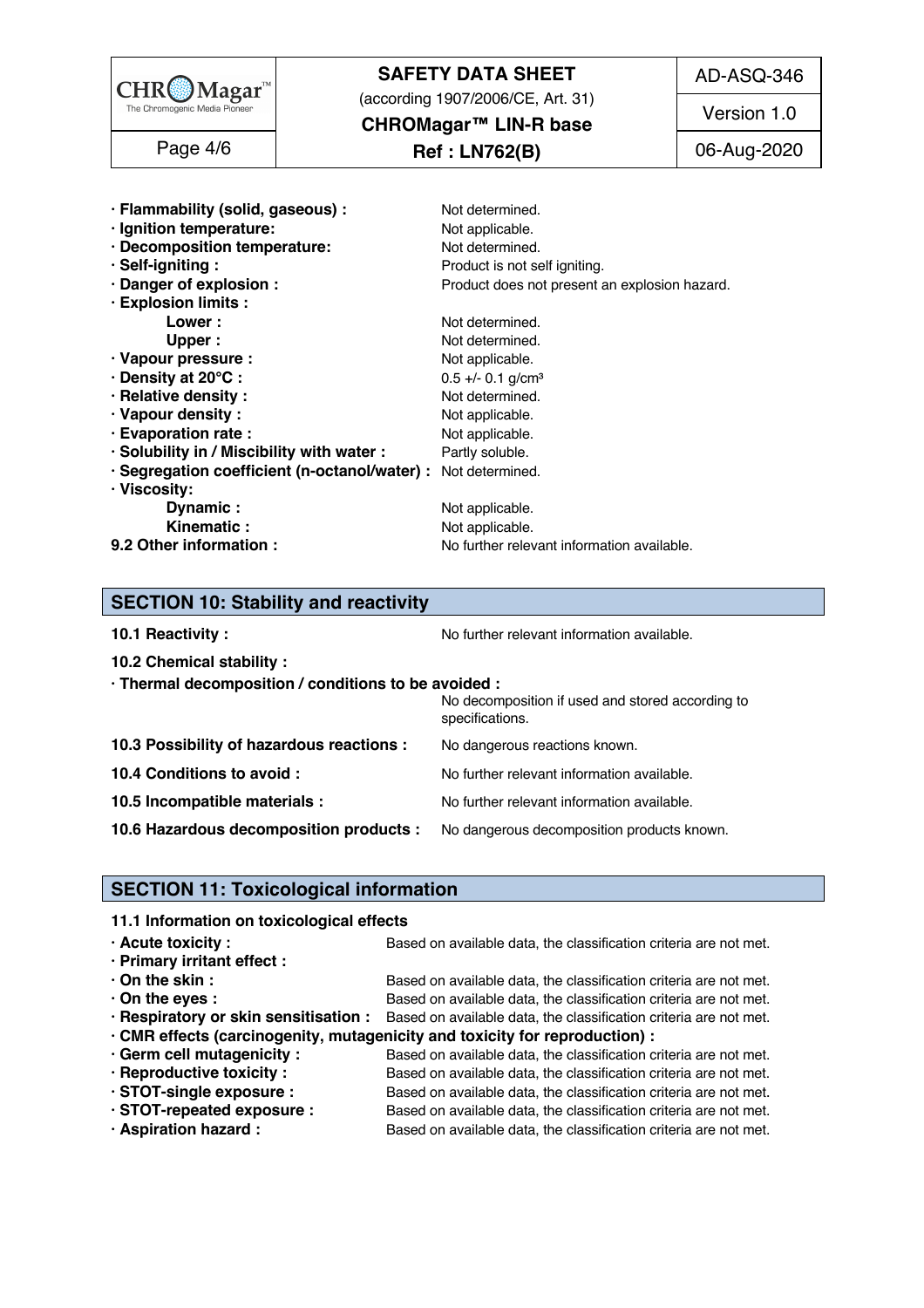

(according 1907/2006/CE, Art. 31)

**CHROMagar™ LIN-R base**

**Ref : LN762(B)** Page 5/6 06-Aug-2020

Version 1.0

### **SECTION 12: Ecological information**

| <b>12.1 Toxicity</b>                                      |                                            |
|-----------------------------------------------------------|--------------------------------------------|
| · Aquatic toxicity :                                      | No further relevant information available. |
| 12.2 Persistence and degradability :                      | No further relevant information available. |
| 12.3 Bioaccumulative potential :                          | No further relevant information available. |
| 12.4 Mobility in soil:                                    | No further relevant information available. |
| · Additional ecological information:<br>· General notes : | Generally not hazardous for water.         |
| 12.5 Results of PBT and vPvB assessment                   |                                            |
| $\cdot$ PBT :                                             | Not applicable.                            |
| $\cdot$ vPvB :                                            | Not applicable.                            |
| 12.6 Other adverse effects :                              | No further relevant information available. |
|                                                           |                                            |

### **SECTION 13: Disposal considerations**

#### **13.1 Waste treatment methods in a set of the set of the set of the set of the set of the set of the set of the set of the set of the set of the set of the set of the set of the set of the set of the set of the set of the**

- 
- **· Uncleaned packaging :** 191
- 

**· Recommendation : Must be specially treated according to official regulations.**<br>**· Uncleaned packaging :** 1905

**· Recommendation :**  $\overline{\phantom{a}}$  **Disposal must be made according to official regulations.** 

| <b>SECTION 14: Transport information</b>                                     |                         |
|------------------------------------------------------------------------------|-------------------------|
| 14.1 UN-Number<br>· ADR, ADN, IMDG, IATA :                                   | Void                    |
| 14.2 UN proper shipping name<br>· ADR, ADN, IMDG, IATA :                     | Void                    |
| 14.3 Transport hazard class(es)<br>· ADR, ADN, IMDG, IATA<br>$\cdot$ Class : | Void                    |
| 14.4 Packing group<br>$\cdot$ ADR, IMDG, IATA :                              | Void                    |
| 14.5 Environmental hazards :                                                 | Not applicable.         |
| 14.6 Special precautions for user :                                          | Not applicable.         |
| 14.7 Transport in bulk according to Annex II of Marpol and the IBC Code :    |                         |
| · UN "Model Regulation":                                                     | Not applicable.<br>Void |

### **SECTION 15: Regulatory information**

**15.1 Safety, health and environmental regulations/legislation specific for the mixture :** 213

**· Directive 2012/18/EU** 214

**· Named dangerous substances - ANNEX I :** None of the ingredients is listed. 215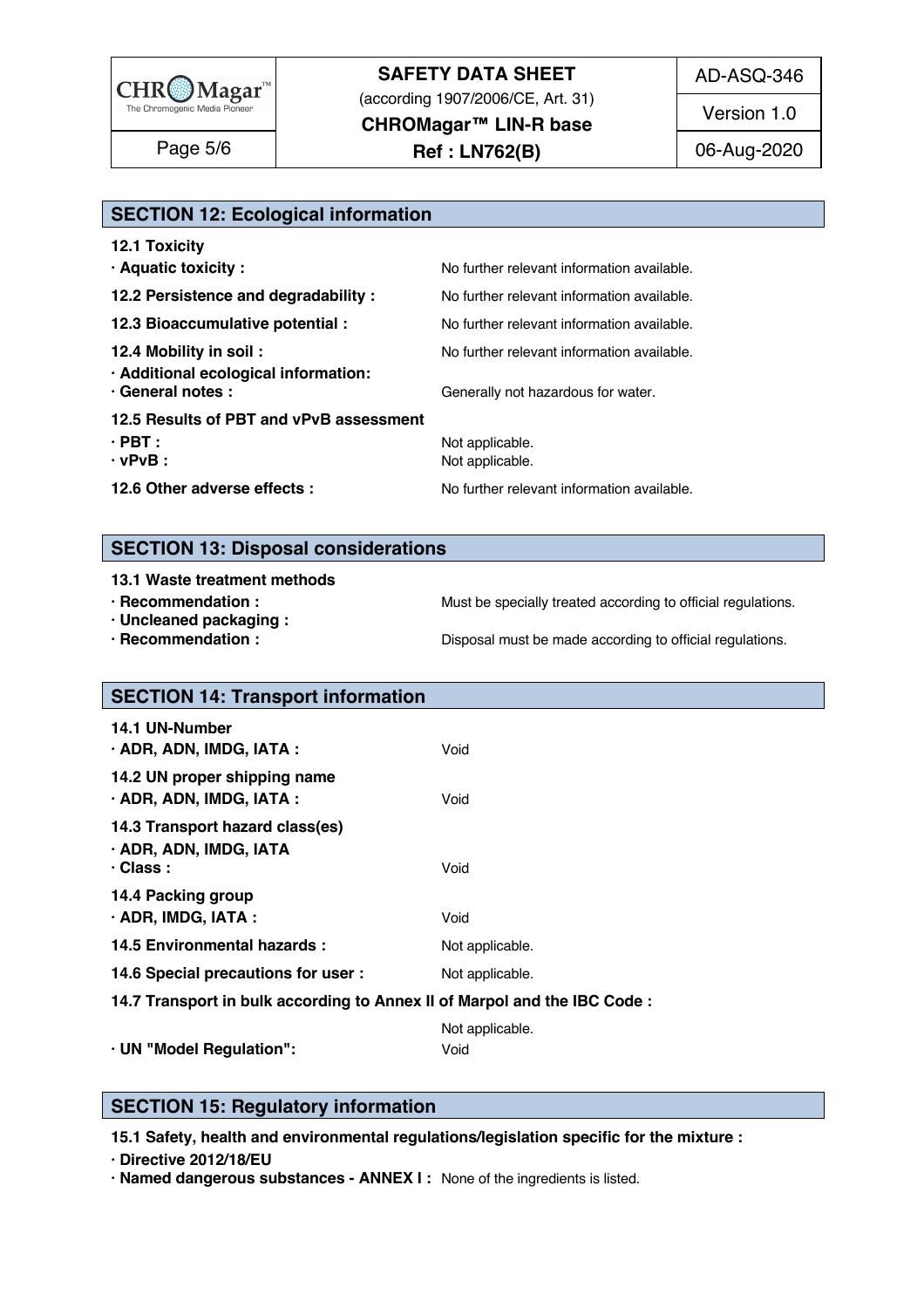

(according 1907/2006/CE, Art. 31)

AD-ASQ-346

**CHROMagar™ LIN-R base**

Version 1.0

**Ref : LN762(B)** Page 6/6 06-Aug-2020

**15.2 Chemical safety assessment :** A Chemical Safety Assessment has not been carried out.

### **SECTION 16: Other information** 219

This information is based on our present knowledge. However, this shall not constitute a guarantee for any specific product features and shall not establish a legally valid contractual relationship.

#### **· Abbreviations and acronyms:** 224

ADR: Accord européen sur le transport des marchandises dangereuses par Route (European Agreement concerning the International Carriage of Dangerous Goods by Road) IMDG: International Maritime Code for Dangerous Goods IATA: International Air Transport Association GHS: Globally Harmonised System of Classification and Labelling of Chemicals EINECS: European Inventory of Existing Commercial Chemical Substances ELINCS: European List of Notified Chemical Substances CAS: Chemical Abstracts Service (division of the American Chemical Society) PBT: Persistent, Bioaccumulative and Toxic<br>SVHC: Substances of Very High Concern SVHC: Substances of Very High Concern 2344 Service 2344 Service 2344 Service 2344 Service 2344 Service 2344 Se vPvB: very Persistent and very Bioaccumulative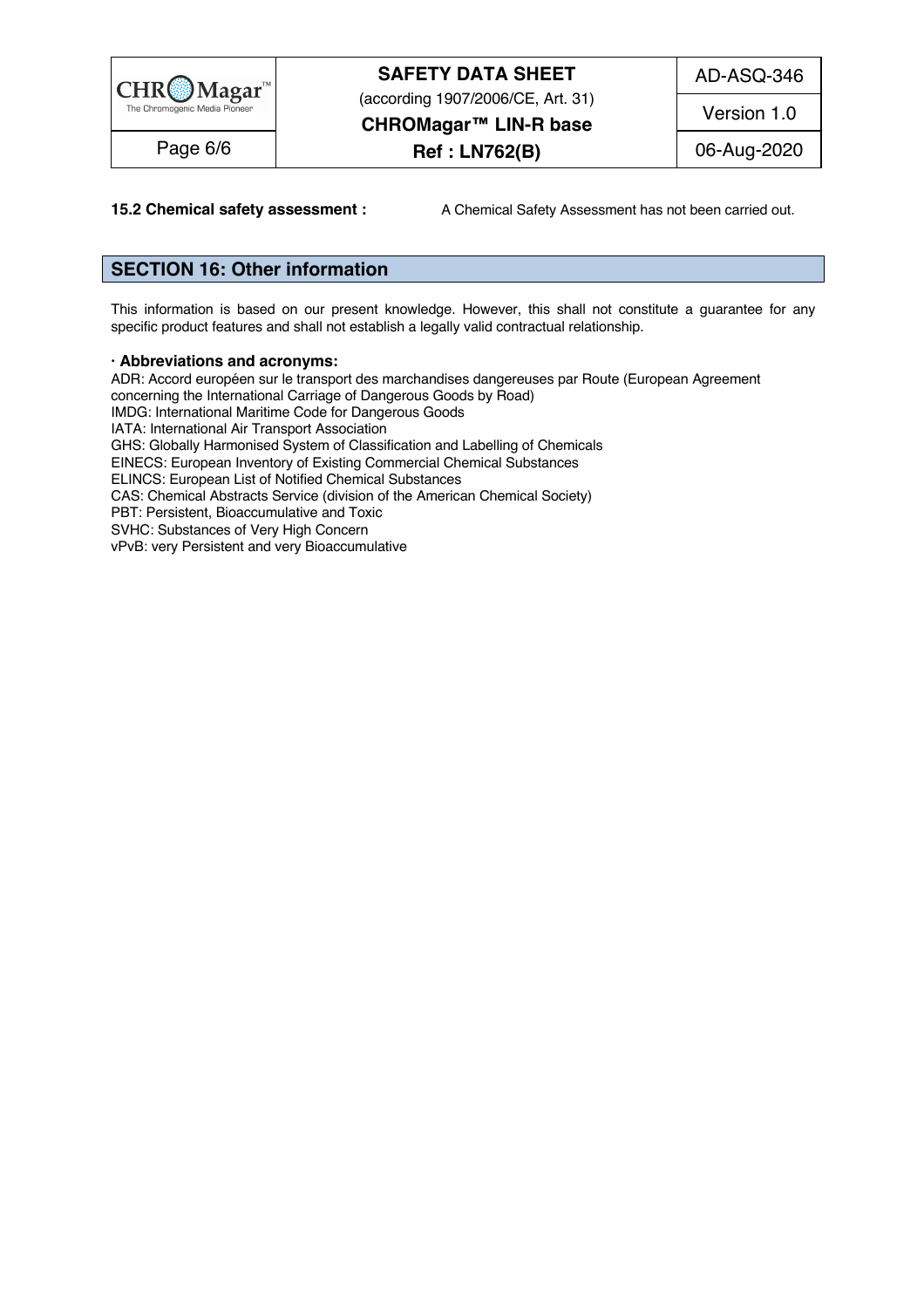

(according 1907/2006/CE, Art. 31)

AD-ASQ-347

**CHROMagar™ LIN-R supplement**

**Ref : LN762(S)** Page 1/6 06-Aug-2020

Version 1.0

### **SECTIONaa 1: Identification of the mixture and of the company / undertaking** 1

#### **1.1 Product identifier** 2

**· Trade name: CHROMagar™ LIN-R supplement** 3

**1.2 Relevant identified uses of the substance or mixture and uses advised against** 4

No further relevant information available. 5

**· Application of the substance / the preparation :** Reagent for Laboratory Use 6

#### **1.3 Details of the supplier of the safety data sheet** 7

**· Manufacturer/Supplier:** 8

CHROMagar 9 and 200 million and 200 million and 200 million and 200 million and 200 million and 200 million and 200 million and 200 million and 200 million and 200 million and 200 million and 200 million and 200 million an 4, place du 18 Juin 1940 - 75006 Paris 10 Tel: +33 1 45 48 05 05 11 Email : chromagar@chromagar.com 12

#### **1.4 Emergency telephone number: 23 April 2012 13 April 2013 13 April 2013 13 April 2013 13 April 2013 13 April 2013**

France (ORFILA 24h/24) - Tel : +33 (0)1 45 42 59 59 Ireland - Tel: 00 353 1 8092568 - 00 353 1 8379964 (24h/24) EU Tel: 112 Belgique - Tel : 32 070/245 245 16 UK : 111 (NHS) / 0345 300 9923 (HSE) 17

### **SECTION 2: Hazards identification** 20

#### **2.1 Classification of the substance or mixture**

**· Classification according to Regulation (EC) No 1272/2008 :** 22

The product is not classified according to the CLP regulation.

#### **2.2 Label elements** 24

- **· Labelling according to Regulation (EC) No 1272/2008 : Not classified as hazardous**
- 
- 
- 
- **2.3 Other hazards** 29
- **· Results of PBT and vPvB assessment** 30
- 
- 

**· Hazard pictograms :** Not classified as hazardous 26 and 26 and 26 and 26 and 26 and 26 and 26 and 26 and 26 and 26 and 26 and 26 and 26 and 26 and 26 and 26 and 26 and 26 and 26 and 26 and 26 and 26 and 26 and 26 and 26 **· Signal word :** Not classified as hazardous 27 and 27 and 27 and 27 and 27 and 27 and 27 and 27 and 27 and 27 and 27 and 27 and 27 and 27 and 27 and 27 and 27 and 27 and 27 and 27 and 27 and 27 and 27 and 27 and 27 and 2 **· Hazard statements :**  $\qquad \qquad \qquad$  Not classified as hazardous 28 and 28 and 28 and 28 and 28 and 28 and 28 and 28 and 28 and 28 and 28 and 28 and 28 and 28 and 28 and 28 and 28 and 28 and 28 and 28 and 28 and 28 and 28 a

**· PBT:**  $\bullet$  **PBT:**  $\bullet$  **11**  $\bullet$  **11**  $\bullet$  **11**  $\bullet$  **11**  $\bullet$  **11**  $\bullet$  **11**  $\bullet$  **11**  $\bullet$  **11**  $\bullet$  **11**  $\bullet$  **11**  $\bullet$  **11**  $\bullet$  **11**  $\bullet$  **11**  $\bullet$  **11**  $\bullet$  **11**  $\bullet$  **11**  $\bullet$  **11**  $\bullet$  **11**  $\bullet$  **11**  $\bullet$  **11 · vPvB:**  $\bullet$  **PvB:**  $\bullet$  **122** *n*  $\bullet$  **122** *n*  $\bullet$  *n*  $\bullet$  *n*  $\bullet$  *n*  $\bullet$  *n*  $\bullet$  *n*  $\bullet$  *n*  $\bullet$  *n*  $\bullet$  *n*  $\bullet$  *n*  $\bullet$  *n*  $\bullet$  *n*  $\bullet$  *n*  $\bullet$  *n*  $\bullet$  *n*  $\bullet$  *n*

### **SECTION 3: Composition / information on ingredients**

#### **3.2 Mixtures** 36

**• Description : Wixture: consisting of the following components.** 377 and 378 and 378 and 378 and 377 and 378 and 378 and 378 and 378 and 378 and 378 and 378 and 378 and 378 and 378 and 378 and 378 and 378 and 378 and 3 **· Dangerous components :** Not classified as hazardous. 388 and 288 and 288 and 288 and 288 and 288 and 288 and 288 and 288 and 288 and 288 and 288 and 288 and 288 and 288 and 288 and 288 and 288 and 288 and 288 and 288 an  $\cdot$  SVHC : No 399 No 399 No 399 No 399 No 399 No 399 No 399 No 399 No 399 No 399 No 399 No 399 No 399 No 399 No 399 No 399 No 399 No 399 No 399 No 399 No 399 No 399 No 399 No 399 No 399 No 399 No 399 No 399 No 399 No 399

**· Additional information :** For the wording of the listed risk phrases, refer to section 16.

**SECTION 4: First aid measures** 43

#### **4.1 Description of first aid measures** 44

**· General information :** *Position and transport stably in side position.* **455 and the position of the position of the position of the position of the position of the position of the position of the position of the posit · After excessive inhalation :** Provide fresh air; consult a doctor in case of medical complaints. 46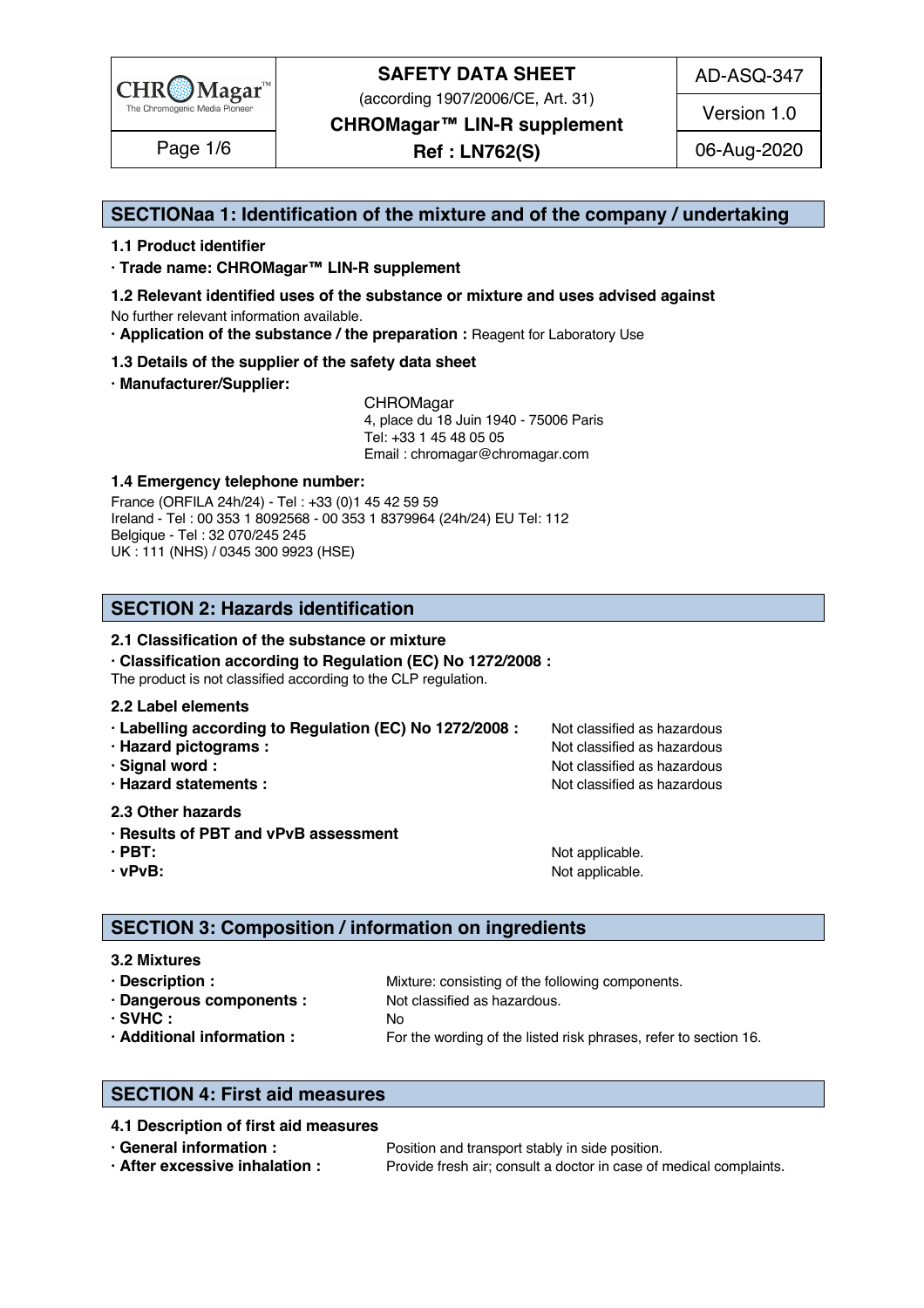

(according 1907/2006/CE, Art. 31)

AD-ASQ-347

**CHROMagar™ LIN-R supplement**

**Ref : LN762(S)** Page 2/6 06-Aug-2020

Version 1.0

- 
- **· After skin contact : In the event of irritation, to withdraw soiled clothing, to wash the parts** reached with soapy water, to rinse with large water. If skin irritation continues, consult a doctor.
- **· After eye contact : Rinse opened eye for several minutes under running water.**
- **After swallowing:** Do not induce vomiting; call for medical help immediately.

## **4.2 Most important symptoms and effects, both acute and delayed :** 52

No further relevant information available. Some relationships are seen as a state of the state of the state of

**4.3 Indication of any immediate medical attention and special treatment needed :** 54

No further relevant information available. Some relationships are settled as a set of the set of the set of the

### **SECTION 5: Firefighting measures**

#### **5.1 Suitable extinguishing agents:** 59

CO2, powder or water spray. Fight larger fires with water spray or alcohol resistant foam.

**5.2 Special hazards arising from the substance or mixture :** No further relevant information available. 61

#### **5.3 Advice for firefighters** 62

**· Protective equipment :** No special measures required. 63

### **SECTION 6: Accidental release measures**

### **6.1 Personal precautions, protective equipment and emergency procedures :** 67

No special measures required. **688 and 2012 and 2012 and 2012 and 2013** and 2012 and 30 and 30 and 30 and 30 and 30 and 30 and 30 and 30 and 30 and 30 and 30 and 30 and 30 and 30 and 30 and 30 and 30 and 30 and 30 and 30 a

**6.2 Environmental precautions :** Dilute with plenty of water.

**6.3 Methods and material for containment and cleaning up :** Absorb with liquid-binding material (sand, diatomite, acid binders, universal binders, sawdust).

#### **6.4 Reference to other sections :** 72

See Section 7 for information on safe handling. The section of the section of the section of the section of the section of the section of the section of the section of the section of the section of the section of the secti See Section 8 for information on personal protective equipment.<br>See Section 13 for disposal information. See Section 13 for disposal information. The section of the section of the section of the section of the section of the section of the section of the section of the section of the section of the section of the section of t

### **SECTION 7: Handling and storage**

**7.1 Precautions for safe handling :**  $\qquad \qquad N$ o special measures required.

**· Information about fire - and explosion protection:** No special measures required. 80

**7.2 Conditions for safe storage, including any incompatibilities :** 81

- **· Storage :** 82
- **· Requirements to be met by storerooms and receptacles :** Store away from light and moisture. 83
- **· Information about storage in one common storage facility :** Not required. 84
- **· Further information about storage conditions :** Protect from frost. 85
- **· Recommended storage temperature :** 15-30°C 86

**7.3 Specific end use(s) : No further relevant information available.** 87.3 Specific end use(s) :

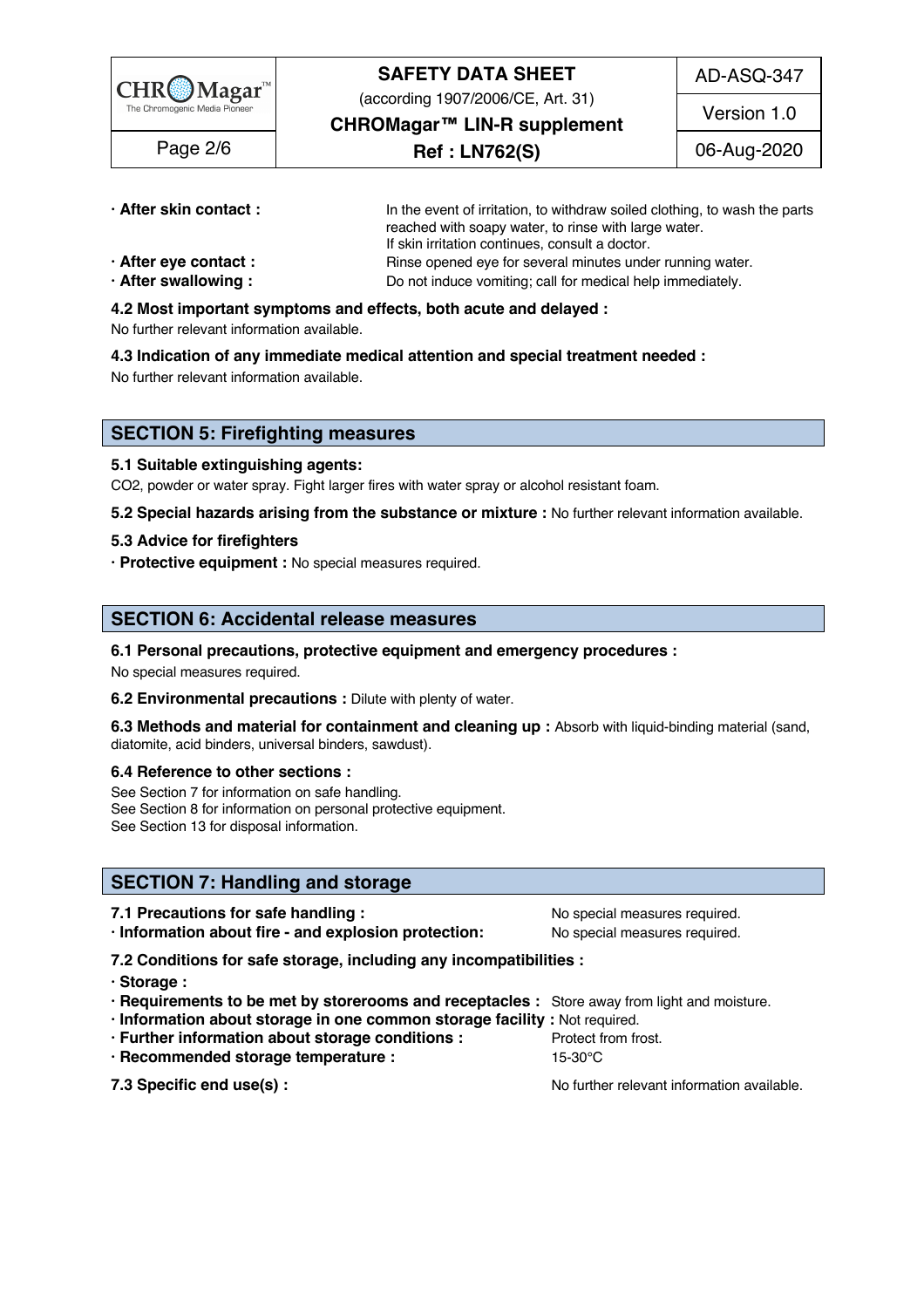

(according 1907/2006/CE, Art. 31)

**CHROMagar™ LIN-R supplement**

**Ref : LN762(S)** Page 3/6 06-Aug-2020

AD-ASQ-347

Version 1.0

### **SECTION 8: Exposure controls / personal protection**

**· Additional information about design of technical facilities :** No further data; see section 7. 93

### **8.1 Control parameters** 94

#### **· Ingredients with limit values that require monitoring at the workplace :** 95

The product does not contain any signifiant quantities of materials with critical values that have to be monitored at the workplace. the workplace. The state of the state of the state of the state of the state of the state of the state of the state of the state of the state of the state of the state of the state of the state of the state of the state of

**· Additional information :** 98

The most current valid lists have been used as a basis for the production of this document.

#### **8.2 Exposure controls in the control of the control of the control of the control of the control of the control of the control of the control of the control of the control of the control of the control of the control of t**

**· Personal protective equipment :** 101

**· General protective and hygienic measures :** 102

The usual precautionary measures are to be adhered to when handling chemicals.

**Respiratory protection :** Not required.



**Protection of hands :** Protective gloves.

EN374 gloves for chemicals.



Gloves material : Butyl rubber, BR. **Eye protection :** Safety glasses.





**Body protection :** Protective work clothing.



**SECTION 9: Physical and chemical properties** 

### **9.1 Information on basic physical and chemical properties**

- **· General Information** 109
- **· Appearance :** 110

| Form:                               | Liquid          |  |
|-------------------------------------|-----------------|--|
| Colour:                             | Yellowish       |  |
| $\cdot$ Odour :                     | Characteristic  |  |
| · Odour threshold:                  | Not determined. |  |
| · pH-value :                        | Not determined. |  |
| · Change in condition               |                 |  |
| <b>Melting point/Melting range:</b> | Undetermined.   |  |
| <b>Boiling point/Boiling range:</b> | Undetermined.   |  |
| · Flash point :                     | Not applicable. |  |
|                                     |                 |  |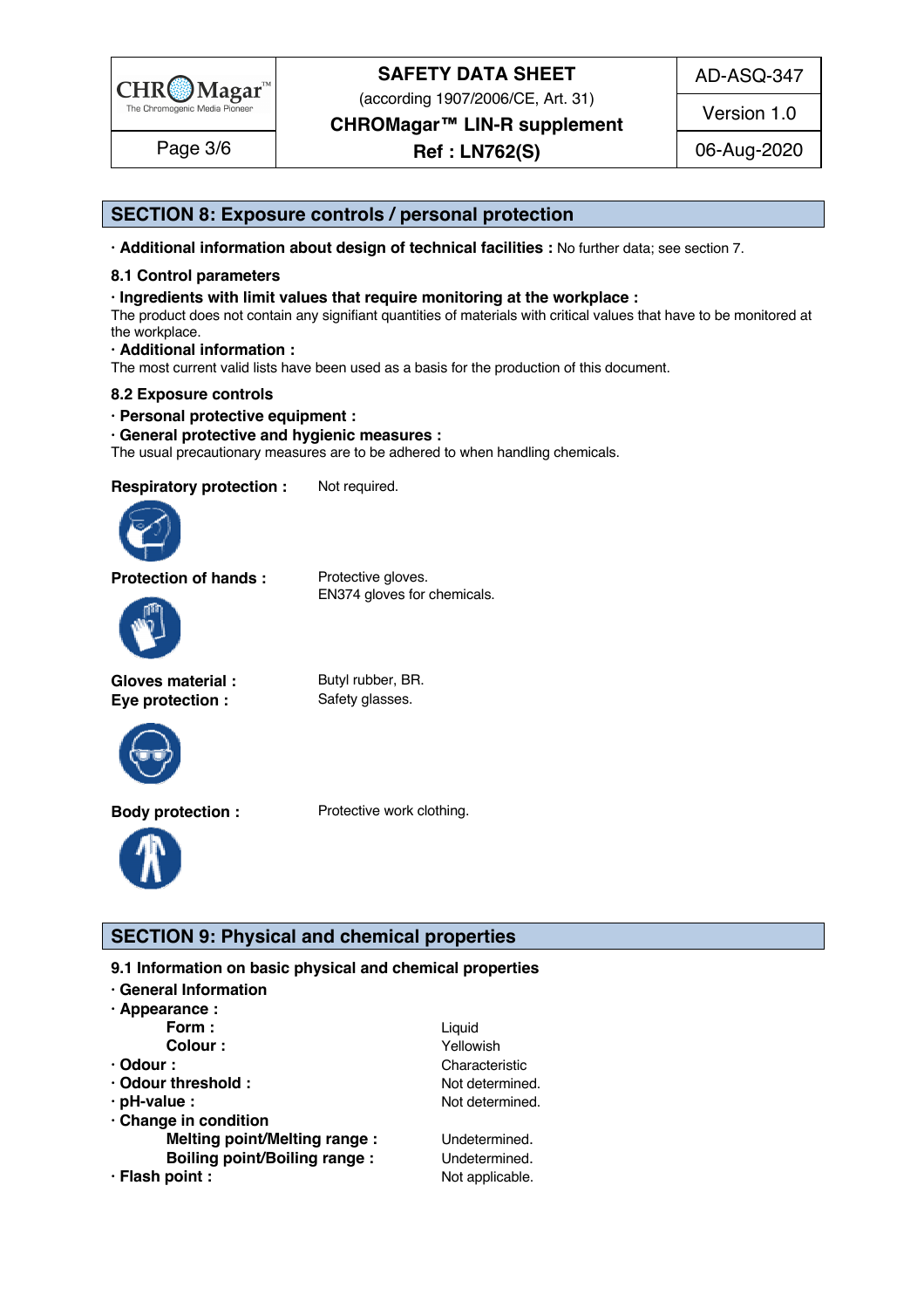

(according 1907/2006/CE, Art. 31)

AD-ASQ-347

**CHROMagar™ LIN-R supplement**

### **Ref : LN762(S)** Page 4/6 06-Aug-2020

Version 1.0

| · Flammability (solid, gaseous) :<br>Not applicable.                  |                                               |  |  |
|-----------------------------------------------------------------------|-----------------------------------------------|--|--|
| · Ignition temperature:<br>Not applicable.                            |                                               |  |  |
| · Decomposition temperature:<br>Not determined.                       |                                               |  |  |
| · Self-igniting:                                                      | Product is not self igniting.                 |  |  |
| · Danger of explosion :                                               | Product does not present an explosion hazard. |  |  |
| · Explosion limits :                                                  |                                               |  |  |
| Not determined.<br>Lower:                                             |                                               |  |  |
| Upper :<br>Not determined.                                            |                                               |  |  |
| · Vapour pressure :<br>Not determined.                                |                                               |  |  |
| · Density at 20°C:<br>1 +/-10% g/cm <sup>3</sup>                      |                                               |  |  |
| · Relative density :<br>Not determined.                               |                                               |  |  |
| · Vapour density:<br>Not determined.                                  |                                               |  |  |
| · Evaporation rate :<br>Not determined.                               |                                               |  |  |
| · Solubility in / Miscibility with water :<br>Fully miscible.         |                                               |  |  |
| · Segregation coefficient (n-octanol/water) : Not determined.         |                                               |  |  |
| · Viscosity:                                                          |                                               |  |  |
| Dynamic:<br>Not determined.                                           |                                               |  |  |
| Kinematic:<br>Not determined.                                         |                                               |  |  |
| 9.2 Other information :<br>No further relevant information available. |                                               |  |  |

### **SECTION 10: Stability and reactivity**

**10.1 Reactivity :** No further relevant information available. 1422 and the setter information available.

### **10.2 Chemical stability :** 143

| .                                                    |                                                                     |
|------------------------------------------------------|---------------------------------------------------------------------|
| · Thermal decomposition / conditions to be avoided : |                                                                     |
|                                                      | No decomposition if used and stored according to<br>specifications. |
| 10.3 Possibility of hazardous reactions :            | No dangerous reactions known.                                       |
| 10.4 Conditions to avoid :                           | No further relevant information available.                          |

**10.5 Incompatible materials :** No further relevant information available.

**10.6 Hazardous decomposition products :** No dangerous decomposition products known.

### **SECTION 11: Toxicological information**

#### **11.1 Information on toxicological effects**

| $\cdot$ Acute toxicity :    | Based on available data, the classification criteria are not met.                                       |
|-----------------------------|---------------------------------------------------------------------------------------------------------|
| · Primary irritant effect : |                                                                                                         |
| $\cdot$ On the skin :       | Based on available data, the classification criteria are not met.                                       |
| $\cdot$ On the eyes :       | Based on available data, the classification criteria are not met.                                       |
|                             | . Respiratory or skin sensitisation : Based on available data, the classification criteria are not met. |
|                             | · CMR effects (carcinogenity, mutagenicity and toxicity for reproduction) :                             |
| Germ cell mutagenicity:     | Based on available data, the classification criteria are not met.                                       |
| · Reproductive toxicity :   | Based on available data, the classification criteria are not met.                                       |
| · STOT-single exposure :    | Based on available data, the classification criteria are not met.                                       |
| STOT-repeated exposure :    | Based on available data, the classification criteria are not met.                                       |
| · Aspiration hazard :       | Based on available data, the classification criteria are not met.                                       |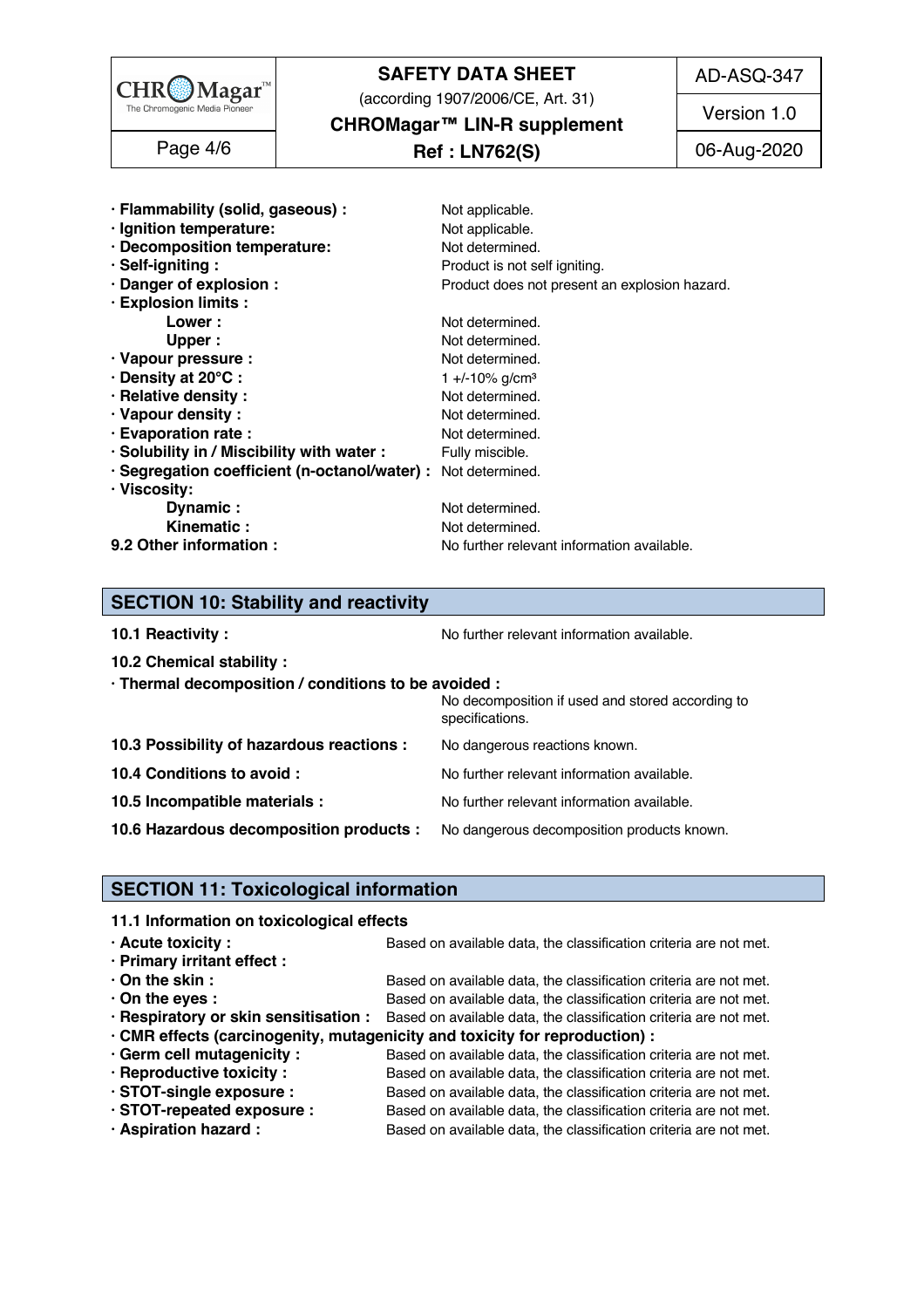

(according 1907/2006/CE, Art. 31)

**CHROMagar™ LIN-R supplement**

**Ref : LN762(S)** Page 5/6 06-Aug-2020

AD-ASQ-347

Version 1.0

### **SECTION 12: Ecological information**

| No further relevant information available.<br>No further relevant information available.<br>No further relevant information available.<br>· Additional ecological information:<br>Generally not hazardous for water.<br>Not applicable.<br>Not applicable.<br>No further relevant information available. | <b>12.1 Toxicity</b>                    |                                            |
|----------------------------------------------------------------------------------------------------------------------------------------------------------------------------------------------------------------------------------------------------------------------------------------------------------|-----------------------------------------|--------------------------------------------|
|                                                                                                                                                                                                                                                                                                          | · Aquatic toxicity :                    | No further relevant information available. |
|                                                                                                                                                                                                                                                                                                          | 12.2 Persistence and degradability :    |                                            |
|                                                                                                                                                                                                                                                                                                          | 12.3 Bioaccumulative potential :        |                                            |
|                                                                                                                                                                                                                                                                                                          | 12.4 Mobility in soil:                  |                                            |
|                                                                                                                                                                                                                                                                                                          | · General notes :                       |                                            |
|                                                                                                                                                                                                                                                                                                          | 12.5 Results of PBT and vPvB assessment |                                            |
|                                                                                                                                                                                                                                                                                                          | $\cdot$ PBT :                           |                                            |
|                                                                                                                                                                                                                                                                                                          | $\cdot$ vPvB :                          |                                            |
|                                                                                                                                                                                                                                                                                                          | 12.6 Other adverse effects :            |                                            |

### **SECTION 13: Disposal considerations**

#### **13.1 Waste treatment methods in a set of the set of the set of the set of the set of the set of the set of the set of the set of the set of the set of the set of the set of the set of the set of the set of the set of the**

- 
- **· Uncleaned packaging :** 186
- 

**· Recommendation : Must be specially treated according to official regulations.**<br>**· Uncleaned packaging :** 1855

**· Recommendation : Disposal must be made according to official regulations.** 

| <b>SECTION 14: Transport information</b>                                     |                         |
|------------------------------------------------------------------------------|-------------------------|
| 14.1 UN-Number<br>· ADR, ADN, IMDG, IATA :                                   | Void                    |
| 14.2 UN proper shipping name<br>· ADR, ADN, IMDG, IATA :                     | Void                    |
| 14.3 Transport hazard class(es)<br>· ADR, ADN, IMDG, IATA<br>$\cdot$ Class : | Void                    |
| 14.4 Packing group<br>$\cdot$ ADR, IMDG, IATA :                              | Void                    |
| 14.5 Environmental hazards :                                                 | Not applicable.         |
| 14.6 Special precautions for user :                                          | Not applicable.         |
| 14.7 Transport in bulk according to Annex II of Marpol and the IBC Code :    |                         |
| · UN "Model Regulation":                                                     | Not applicable.<br>Void |

### **SECTION 15: Regulatory information**

**15.1 Safety, health and environmental regulations/legislation specific for the mixture :** 208

**· Directive 2012/18/EU** 209

**· Named dangerous substances - ANNEX I :** None of the ingredients is listed. 210